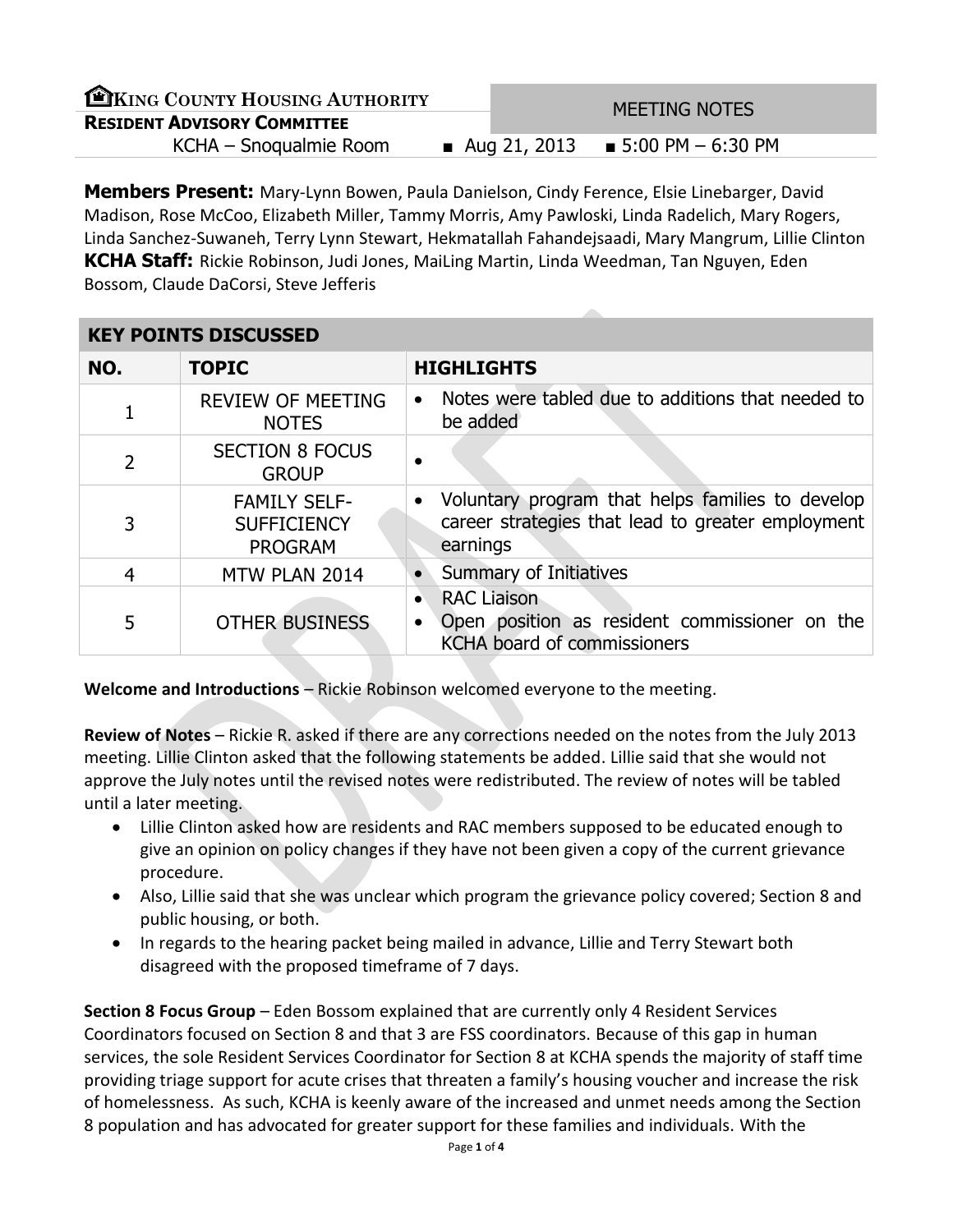introduction of a Master of Social Work practicum student as support for the Resident Services Coordinator, two community outreach meetings for Section 8 participants were planned, one in Redmond on the north side of King County and one in Kent to the south. The community outreach initiative for Section 8 households was a novel approach by KCHA and a first for Resident Services. Staff from the Family Self Sufficiency program, Section 8 and Resident Services attended. In all, Heart & Home connected over 30 Section 8 households to 11 community organizations and service providers. It is clear that Section 8 households face unmet needs and a disconnection with social support services. Terry Stewart asked if there will be a future focus group held at Greenbridge. Linda W. mentioned that the focus is on areas of larger concentration of HCV and not project-based. If there are any further questions, Eden Bossom may be contacted at 206-214-1367 o[r edenb@kcha.org.](mailto:edenb@kcha.org)

**Family Self-Sufficiency Program** – Rickie R. gave a brief summary of the Family Self-Sufficiency (FSS) program. Any family currently participating on the Housing Choice Voucher program or a Public Housing resident that wishes to seek or increase their employment earnings and pursue career goals is eligible for the program. FSS is a voluntary program that helps families to develop career strategies that lead to greater employment earnings. The goal of FSS is to work with families towards establishing and setting goals and connecting participants to resources that will help them achieve employment and self-sufficiency. Participants are assigned a case manager from KCHA or the YWCA who will help them identify and choose suitable career and educational goals.

The head of household signs a 5-year contract of participation. As a household's rent increases due to an increase in rent is deposited into an escrow account. A household is eligible to receive the escrow funds once they have successfully completed the contract or leaves subsidized housing. Client responsibilities after signing the contract of participation are be free of TANF for 12 consecutive months prior to the end of the contract, agree to meet their case manager on a quarterly basis, and attend pertinent trainings and workshops.

Mary Rogers and Lillie Clinton both stated that at some point that they had inquired about the FSS program but were told that they could not participate. Rickie reiterated that they would be eligible for the program as long as they were looking to pursue career goals and increase their employment earnings. Lillie asked about a longer contract if someone needed more time to finish classes. Rickie confirmed that an extension can be granted in some instances but that the goal is to be free of TANF 12 months prior and employed. There is no requirement to leave Section 8 or public housing upon completion. Rose McCoo and Lillie inquired what happens if one is unable to accomplish the set goals. The escrow is forfeited if goals are not reached or the household drops out of the program. Mary-Lynn Bowen asked about time requirements. Rickie explained that orientation and quarterly meetings would take approximate an hour and workshops can be 6-8 in length. Mary R. asked about success stories and Lillie C. asked if there was any follow-up with people that had successfully graduated from the program. Rickie shared with the group that there are a few KCHA employees that are/were on the FSS program and are still doing very well.

**MTW Plan 2014** – Judi Jones presented an overview of the 2014 MTW Plan. The plan that was distributed should be considered a draft. A public meeting is being held on August 29<sup>th</sup> at 6pm at the Birch Creek Family Center. The plan will be presented to the Board in September and then submitted to HUD. King County Housing Authority is an MTW (Moving to Work) agency which allows us to change rules to help more families. Section I is the introduction highlights initiatives for 2014. Section II has the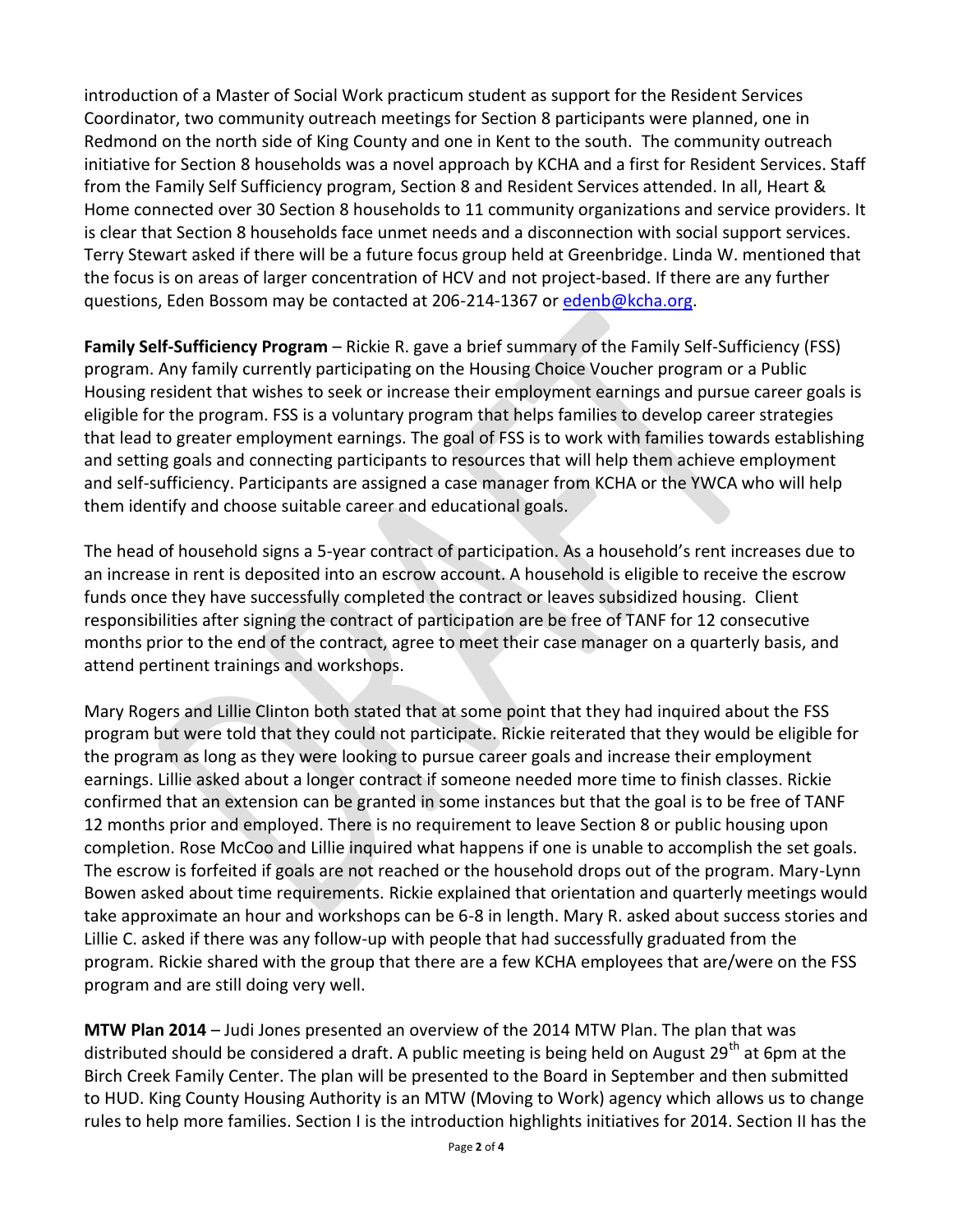operating information regarding housing stock, leasing and waiting list information as well as the capital construction plans.

Judi brought special attention the Short-term Assistance for Homeless Youth initiative. KCHA anticipates implementing this activity by transferring up to 10 units of subsidy previously allocated to the Coming Up program in order to develop a housing assistance program for homeless young adults that encourage income and self-sufficiency progression under a time-limited model. Working with existing sponsor-based Coming Up program sponsors in south King County, KCHA will begin establishing time-limited assistance for current participants - setting clear expectations for the length of time the rental assistance will be available. Another short-term assistance program provides shortterm rental assistance to homeless households referred through the Highline School District in order to increase family stability. Also, Judi pointed out that Section VI is a list of previously approved MTW initiatives and updated statuses such as HQS Inspections and the possibility of implementing additional changes to streamline program administration.

Other items of mention include trying to make the rent programs easier to understand and upgrading software programs. Cindy Ference asked if any of this will change how rent is calculated. Judi explained that it should not affect this, but if it does residents will be properly notified. The Mobility Initiative is focused on the Section 8 side which encourages families to move during the summer instead of during the school year. It would also encourage Section 8 families to look at certain areas of King County with better educational systems and student achievement.

Although KCHA is committed to maintaining its Public Housing developments as efficiently and effectively as possible, given the age of KCHA's inventory, it is clear that the level of funding available through HUD's Capital Fund repair program is simply not enough to adequately fund necessary repairs. As a result, KCHA has increasingly relied on the MTW working capital and the funding flexibility of the MTW program to leverage resources need to complete necessary capital improvements to its Public Housing communities.

Major rehabilitation activities together with their projected FY 2014 related expenditures are shown below:

- Site Improvements Deterioration of existing infrastructure including paving, sidewalks, storm drainage systems, and other related components at Burndale Homes (50 units - Auburn, WA), Firwood Circle (50 units – Auburn, WA), Lake House (70 units – Shoreline, WA), Valli Kee (114 units – Kent, WA), and Newport (23 units – Bellevue, WA) have resulted in significant failures at these sites.
- Building Envelope Upgrades –The capital needs assessment has indicated the need for building envelope upgrades for Hidden Village (78 units – Bellevue, WA), Island Crest (30 units – Mercer Island, WA), and Spiritwood Manor (130 units – Bellevue, WA). The envelope work will be completed with funding from KCHA's MTW block-grant resources, reserves, and other sources
- Sewer, Storm Water, Domestic Water and Waste Lines, and Other Systems Upgrades At KCHA's Wayland Arms development (67 units – Auburn, WA), the structural concrete slab at the first floor will be removed and replaced. New pin piles, grade beams, and concrete slab will be installed. As well as systems upgrades will be completed at Cascade Homes (108 units – Kent,